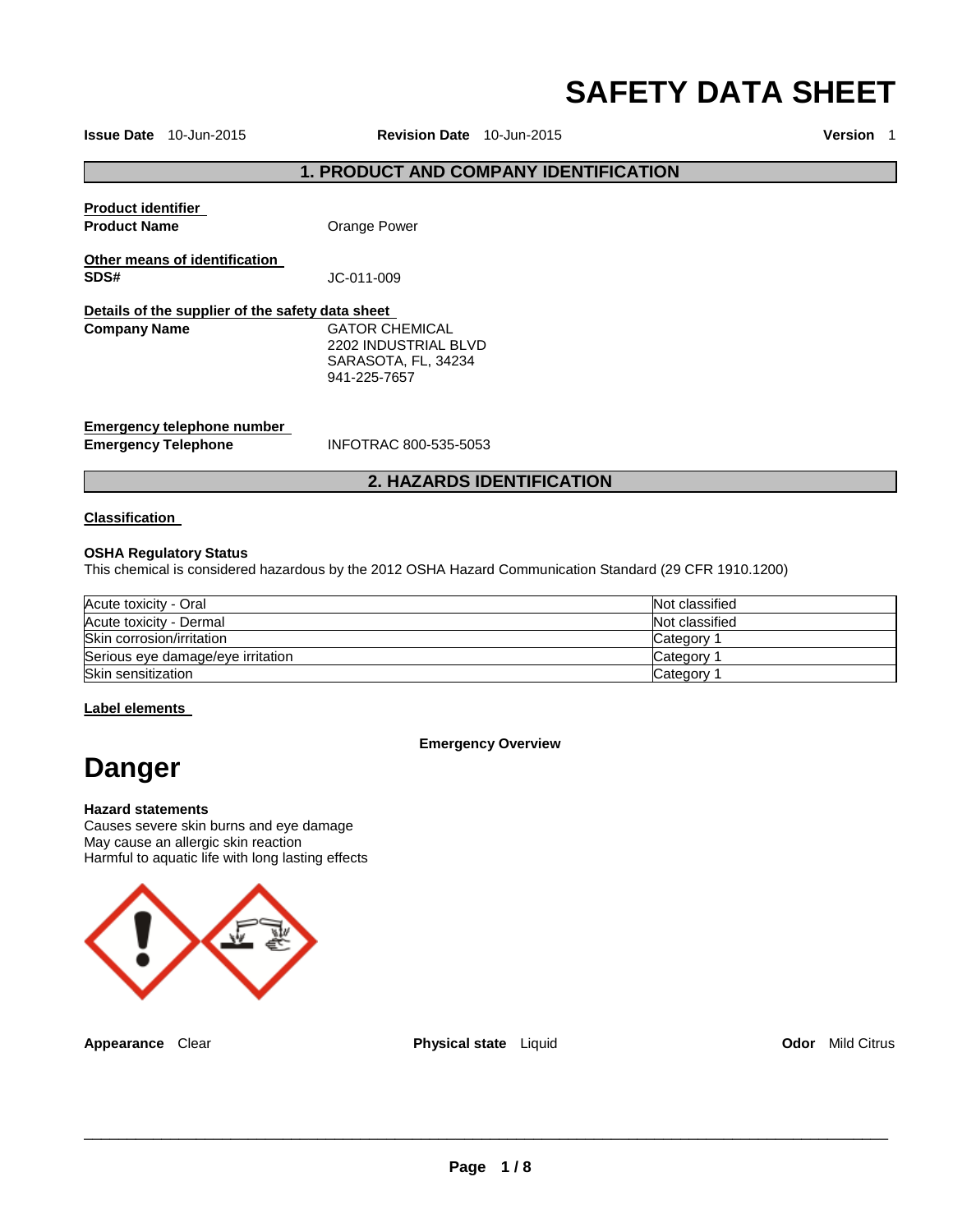#### **Precautionary Statements - Prevention**

Do not breathe dust/fume/gas/mist/vapors/spray Wash face, hands and any exposed skin thoroughly after handling Wear protective gloves/protective clothing/eye protection/face protection Contaminated work clothing should not be allowed out of the workplace Avoid release to the environment

#### **Precautionary Statements - Response**

IF exposed or concerned: Get medical advice/attention IF IN EYES: Rinse cautiously with water for several minutes. Remove contact lenses, if present and easy to do. Continue rinsing Immediately call a POISON CENTER or doctor/physician IF ON SKIN (or hair): Remove/Take off immediately all contaminated clothing. Rinse skin with water/shower Wash contaminated clothing before reuse If skin irritation or rash occurs: Get medical advice/attention IF INHALED: Remove victim to fresh air and keep at rest in a position comfortable for breathing Immediately call a POISON CENTER or doctor/physician IF SWALLOWED: Rinse mouth. DO NOT induce vomiting

\_\_\_\_\_\_\_\_\_\_\_\_\_\_\_\_\_\_\_\_\_\_\_\_\_\_\_\_\_\_\_\_\_\_\_\_\_\_\_\_\_\_\_\_\_\_\_\_\_\_\_\_\_\_\_\_\_\_\_\_\_\_\_\_\_\_\_\_\_\_\_\_\_\_\_\_\_\_\_\_\_\_\_\_\_\_\_\_\_\_\_\_\_

#### **Precautionary Statements - Storage**

Store locked up

#### **Precautionary Statements - Disposal**

Dispose of contents/container to an approved waste disposal plant

#### **Hazards not otherwise classified (HNOC)**

#### **Other Information**

Unknown Acute Toxicity 0.0685399% of the mixture consists of ingredient(s) of unknown toxicity

## **3. COMPOSITION/INFORMATION ON INGREDIENTS**

| Chemical Name                         | <b>CAS No.</b> | Weight-% | <b>Trade Secret</b> |
|---------------------------------------|----------------|----------|---------------------|
| Nonviphenol Polvethylene Givcol Ether | 127087-87-0    | 1-5      |                     |
| Sodium Metasilicate                   | 6834-92-0      | l-t      |                     |
| Orange Terpenes                       | 5989-27-5      | l -5     |                     |

\*The exact percentage (concentration) of composition has been withheld as a trade secret.

## **4. FIRST AID MEASURES**

| <b>First aid measures</b> |                                                                                                                                                                                                                                                                                                             |
|---------------------------|-------------------------------------------------------------------------------------------------------------------------------------------------------------------------------------------------------------------------------------------------------------------------------------------------------------|
| <b>General advice</b>     | Immediate medical attention is required.                                                                                                                                                                                                                                                                    |
| <b>Skin Contact</b>       | Immediate medical attention is required. Wash off immediately with soap and plenty of water<br>while removing all contaminated clothes and shoes. Wash off immediately with soap and<br>plenty of water.                                                                                                    |
| Eye contact               | Immediate medical attention is required. Rinse immediately with plenty of water, also under<br>the eyelids, for at least 15 minutes. Keep eye wide open while rinsing. Do not rub affected<br>area.                                                                                                         |
| <b>Inhalation</b>         | Remove to fresh air. Call a physician or poison control center immediately. If not breathing,<br>give artificial respiration. If breathing is difficult, give oxygen.                                                                                                                                       |
| Ingestion                 | Do NOT induce vomiting. Drink plenty of water. Never give anything by mouth to an<br>unconscious person. Immediate medical attention is required. Remove from exposure, lie<br>down. Clean mouth with water and drink afterwards plenty of water. Call a physician or<br>poison control center immediately. |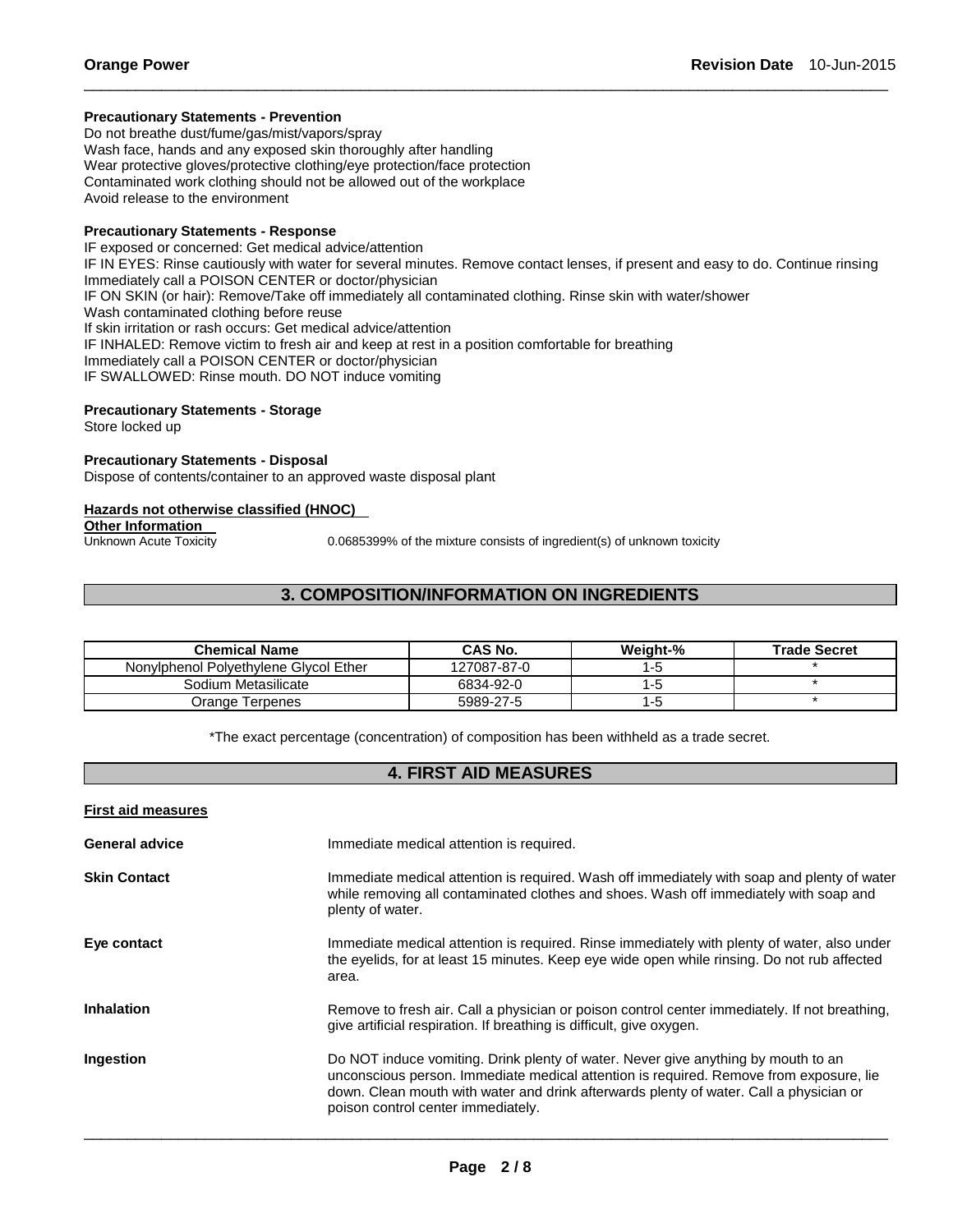**Self-protection of the first aider** Use personal protective equipment as required. Avoid contact with skin, eyes or clothing.

\_\_\_\_\_\_\_\_\_\_\_\_\_\_\_\_\_\_\_\_\_\_\_\_\_\_\_\_\_\_\_\_\_\_\_\_\_\_\_\_\_\_\_\_\_\_\_\_\_\_\_\_\_\_\_\_\_\_\_\_\_\_\_\_\_\_\_\_\_\_\_\_\_\_\_\_\_\_\_\_\_\_\_\_\_\_\_\_\_\_\_\_\_

#### **Most important symptoms and effects, both acute and delayed**

| <b>Symptoms</b>    | Any additional important symptoms and effects are described in Section 11: Toxicology<br>Information.                                                                                                                                                                                                                                                                  |  |  |
|--------------------|------------------------------------------------------------------------------------------------------------------------------------------------------------------------------------------------------------------------------------------------------------------------------------------------------------------------------------------------------------------------|--|--|
|                    | Indication of any immediate medical attention and special treatment needed                                                                                                                                                                                                                                                                                             |  |  |
| Note to physicians | Product is a corrosive material. Use of gastric lavage or emesis is contraindicated.<br>Possible perforation of stomach or esophagus should be investigated. Do not give chemical<br>antidotes. Asphyxia from glottal edema may occur. Marked decrease in blood pressure<br>may occur with moist rales, frothy sputum, and high pulse pressure. Treat symptomatically. |  |  |

## **5. FIRE-FIGHTING MEASURES**

#### **Suitable extinguishing media**

Use extinguishing measures that are appropriate to local circumstances and the surrounding environment.

**Unsuitable extinguishing media** Caution: Use of water spray when fighting fire may be inefficient.

#### **Specific hazards arising from the chemical**

The product causes burns of eyes, skin and mucous membranes. Thermal decomposition can lead to release of irritating and toxic gases and vapors. In the event of fire and/or explosion do not breathe fumes.

**Explosion data Sensitivity to Mechanical Impact** None. **Sensitivity to Static Discharge** None.

#### **Protective equipment and precautions for firefighters**

As in any fire, wear self-contained breathing apparatus pressure-demand, MSHA/NIOSH (approved or equivalent) and full protective gear.

## **6. ACCIDENTAL RELEASE MEASURES**

#### **Personal precautions, protective equipment and emergency procedures**

| <b>Personal precautions</b>                          | Avoid contact with skin, eyes or clothing. Use personal protective equipment as required.<br>Evacuate personnel to safe areas. Keep people away from and upwind of spill/leak.                                                                                                                              |  |
|------------------------------------------------------|-------------------------------------------------------------------------------------------------------------------------------------------------------------------------------------------------------------------------------------------------------------------------------------------------------------|--|
| <b>Environmental precautions</b>                     |                                                                                                                                                                                                                                                                                                             |  |
| <b>Environmental precautions</b>                     | Do not allow into any sewer, on the ground or into any body of water. Should not be released<br>into the environment. Do not flush into surface water or sanitary sewer system. Prevent<br>further leakage or spillage if safe to do so. Prevent product from entering drains.                              |  |
| Methods and material for containment and cleaning up |                                                                                                                                                                                                                                                                                                             |  |
| <b>Methods for containment</b>                       | Prevent further leakage or spillage if safe to do so.                                                                                                                                                                                                                                                       |  |
| Methods for cleaning up                              | Take up mechanically, placing in appropriate containers for disposal. Dike far ahead of liquid<br>spill for later disposal. Soak up with inert absorbent material. Clean contaminated surface<br>thoroughly. Prevent product from entering drains. Dam up. After cleaning, flush away traces<br>with water. |  |

## **7. HANDLING AND STORAGE**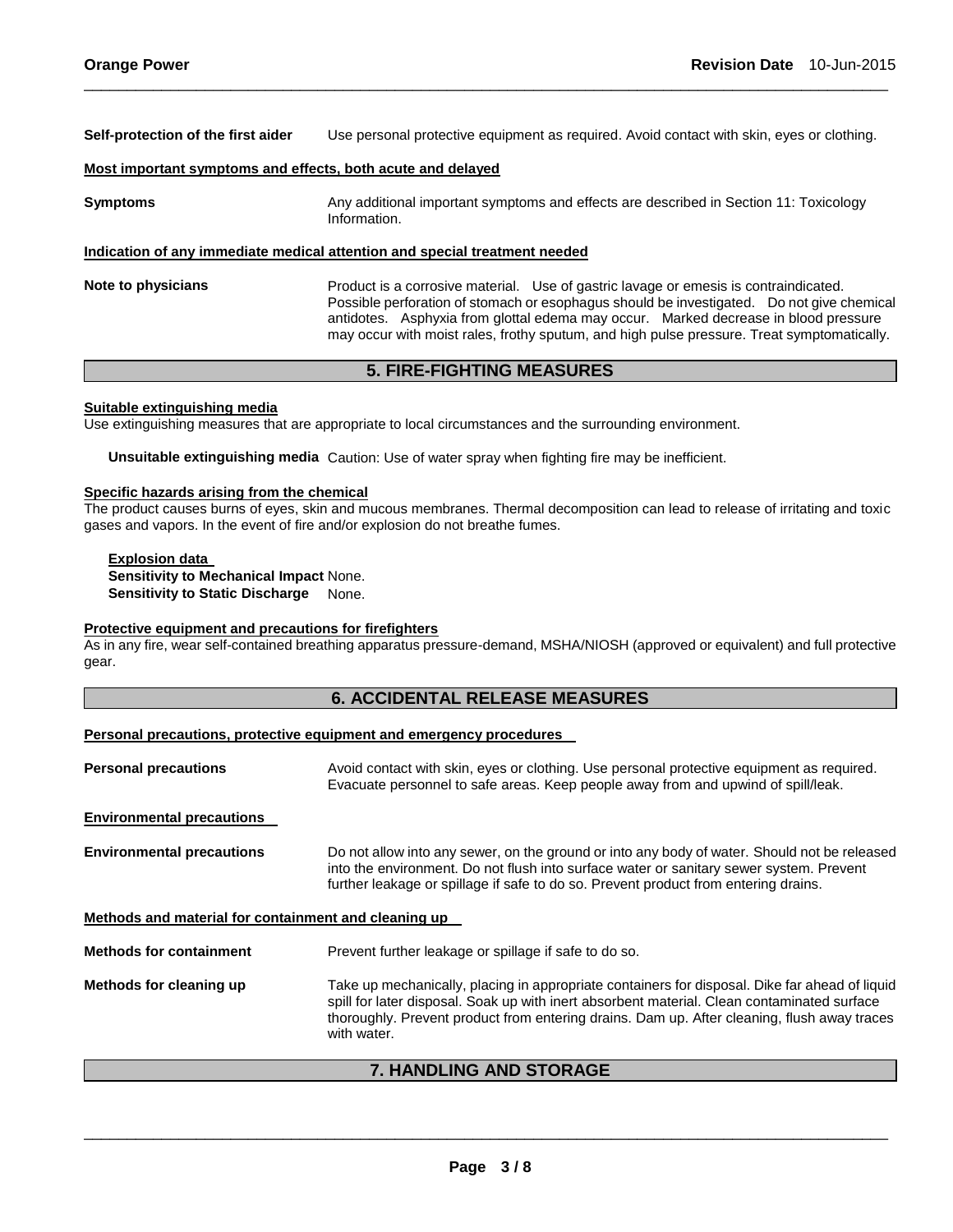#### **Precautions for safe handling**

Advice on safe handling **Auxician Activation** Avoid contact with skin, eyes or clothing. Use personal protective equipment as required. Ensure adequate ventilation, especially in confined areas. In case of insufficient ventilation, wear suitable respiratory equipment. Use only with adequate ventilation and in closed systems.

\_\_\_\_\_\_\_\_\_\_\_\_\_\_\_\_\_\_\_\_\_\_\_\_\_\_\_\_\_\_\_\_\_\_\_\_\_\_\_\_\_\_\_\_\_\_\_\_\_\_\_\_\_\_\_\_\_\_\_\_\_\_\_\_\_\_\_\_\_\_\_\_\_\_\_\_\_\_\_\_\_\_\_\_\_\_\_\_\_\_\_\_\_

#### **Conditions for safe storage, including any incompatibilities**

**Storage Conditions** Keep container tightly closed in a dry and well-ventilated place. Keep out of the reach of children. Keep containers tightly closed in a cool, well-ventilated place. Keep containers tightly closed in a dry, cool and well-ventilated place. Keep in properly labeled containers.

**Incompatible materials** Incompatible with strong acids and bases. Incompatible with oxidizing agents.

## **8. EXPOSURE CONTROLS/PERSONAL PROTECTION**

#### **Control parameters**

| <b>Exposure Guidelines</b>                                                             | Exposure guidelines noted for ingredient(s).                                                                                                    |                                                                                            |                             |  |  |
|----------------------------------------------------------------------------------------|-------------------------------------------------------------------------------------------------------------------------------------------------|--------------------------------------------------------------------------------------------|-----------------------------|--|--|
| <b>Chemical Name</b>                                                                   | <b>ACGIH TLV</b>                                                                                                                                | <b>OSHA PEL</b>                                                                            | <b>NIOSH IDLH</b>           |  |  |
| Sodium Hydroxide                                                                       | Ceiling: $2 \text{ mg/m}^3$                                                                                                                     | TWA: $2 \text{ mq/m}^3$                                                                    | IDLH: $10 \text{ mg/m}^3$   |  |  |
| 1310-73-2                                                                              |                                                                                                                                                 | (vacated) Ceiling: $2 \text{ mg/m}^3$                                                      | Ceiling: $2 \text{ mg/m}^3$ |  |  |
| NIOSH IDLH Immediately Dangerous to Life or Health                                     |                                                                                                                                                 |                                                                                            |                             |  |  |
|                                                                                        |                                                                                                                                                 |                                                                                            |                             |  |  |
| <b>Other Information</b>                                                               | Vacated limits revoked by the Court of Appeals decision in AFL-CIO v. OSHA, 965 F.2d 962                                                        |                                                                                            |                             |  |  |
|                                                                                        | (11th Cir., 1992).                                                                                                                              |                                                                                            |                             |  |  |
| <b>Appropriate engineering controls</b>                                                |                                                                                                                                                 |                                                                                            |                             |  |  |
|                                                                                        |                                                                                                                                                 |                                                                                            |                             |  |  |
| <b>Engineering Controls</b>                                                            | Showers, Eyewash stations & Ventilation systems.                                                                                                |                                                                                            |                             |  |  |
| Individual protection measures, such as personal protective equipment                  |                                                                                                                                                 |                                                                                            |                             |  |  |
|                                                                                        |                                                                                                                                                 |                                                                                            |                             |  |  |
| <b>Eye/face protection</b>                                                             |                                                                                                                                                 | Wear safety glasses with side shields (or goggles). Wear a face shield if splashing hazard |                             |  |  |
|                                                                                        | exists.                                                                                                                                         |                                                                                            |                             |  |  |
| Skin and body protection                                                               | Wear impervious protective clothing, including boots, gloves, lab coat, apron or coveralls, as                                                  |                                                                                            |                             |  |  |
|                                                                                        | appropriate, to prevent skin contact.                                                                                                           |                                                                                            |                             |  |  |
|                                                                                        |                                                                                                                                                 |                                                                                            |                             |  |  |
| <b>Respiratory protection</b>                                                          | If exposure limits are exceeded or irritation is experienced, NIOSH/MSHA approved                                                               |                                                                                            |                             |  |  |
|                                                                                        |                                                                                                                                                 | respiratory protection should be worn. Positive-pressure supplied air respirators may be   |                             |  |  |
|                                                                                        | required for high airborne contaminant concentrations. Respiratory protection must be<br>provided in accordance with current local regulations. |                                                                                            |                             |  |  |
|                                                                                        |                                                                                                                                                 |                                                                                            |                             |  |  |
| <b>General Hygiene</b>                                                                 |                                                                                                                                                 | When using do not eat, drink or smoke. Wash contaminated clothing before reuse. Keep       |                             |  |  |
|                                                                                        | away from food, drink and animal feeding stuffs. Contaminated work clothing should not be                                                       |                                                                                            |                             |  |  |
| allowed out of the workplace. Regular cleaning of equipment, work area and clothing is |                                                                                                                                                 |                                                                                            |                             |  |  |
|                                                                                        |                                                                                                                                                 | recommended. Avoid contact with skin, eyes or clothing. Take off all contaminated clothing |                             |  |  |
|                                                                                        |                                                                                                                                                 | and wash it before reuse. Wear suitable gloves and eye/face protection.                    |                             |  |  |
|                                                                                        |                                                                                                                                                 |                                                                                            |                             |  |  |

## **9. PHYSICAL AND CHEMICAL PROPERTIES**

## **Information on basic physical and chemical properties**

| <b>Physical state</b> | Liquid             |
|-----------------------|--------------------|
| Appearance            | Clear              |
| Color                 | Orange             |
| Odor                  | <b>Mild Citrus</b> |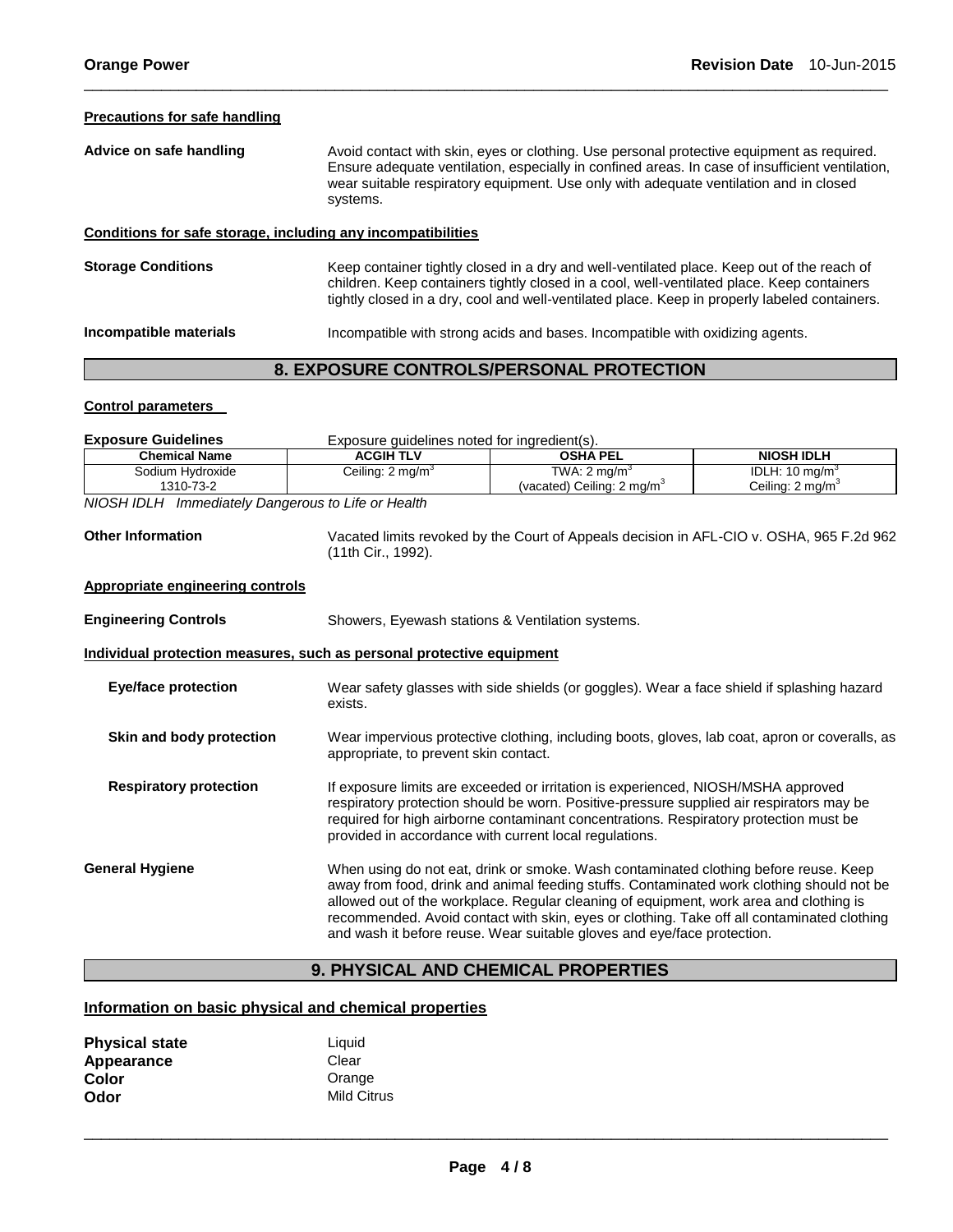| <b>Odor threshold</b>                                                                                                                                                                                                                                                          | No Information available                                                                                                                                                                                     |                  |
|--------------------------------------------------------------------------------------------------------------------------------------------------------------------------------------------------------------------------------------------------------------------------------|--------------------------------------------------------------------------------------------------------------------------------------------------------------------------------------------------------------|------------------|
| <b>Property</b><br>рH<br><b>Specific Gravity</b><br><b>Viscosity</b><br><b>Melting point/freezing point</b><br><b>Flash point</b><br>Boiling point / boiling range<br><b>Evaporation rate</b><br>Flammability (solid, gas)                                                     | <b>Values</b><br>$13.0 - 13.5$<br>1.06<br>$<$ 25 cP @ 25 °C<br>No Information available<br>No Information available<br>$\ge$ 212 ° F (at 760 mm Hg)<br>No Information available                              | Remarks • Method |
| <b>Flammability Limits in Air</b><br><b>Upper flammability limit:</b><br>Lower flammability limit:<br>Vapor pressure<br><b>Vapor density</b><br><b>Water solubility</b><br><b>Partition coefficient</b><br><b>Autoignition temperature</b><br><b>Decomposition temperature</b> | No Information available<br>No Information available<br>No Information available<br>No Information available<br>Complete<br>No Information available<br>No Information available<br>No Information available |                  |
| <b>Other Information</b>                                                                                                                                                                                                                                                       |                                                                                                                                                                                                              |                  |
| <b>Density Lbs/Gal</b><br><b>VOC Content (%)</b>                                                                                                                                                                                                                               | 8.84<br>1.45                                                                                                                                                                                                 |                  |

## **10. STABILITY AND REACTIVITY**

\_\_\_\_\_\_\_\_\_\_\_\_\_\_\_\_\_\_\_\_\_\_\_\_\_\_\_\_\_\_\_\_\_\_\_\_\_\_\_\_\_\_\_\_\_\_\_\_\_\_\_\_\_\_\_\_\_\_\_\_\_\_\_\_\_\_\_\_\_\_\_\_\_\_\_\_\_\_\_\_\_\_\_\_\_\_\_\_\_\_\_\_\_

## **Reactivity**

No data available

## **Chemical stability**

Stable under recommended storage conditions.

#### **Possibility of Hazardous Reactions**

None under normal processing.

#### **Conditions to avoid**

Exposure to air or moisture over prolonged periods.

#### **Incompatible materials**

Incompatible with strong acids and bases. Incompatible with oxidizing agents.

## **Hazardous Decomposition Products**

Thermal decomposition can lead to release of irritating and toxic gases and vapors.

## **11. TOXICOLOGICAL INFORMATION**

## **Information on likely routes of exposure**

#### **Product Information**

| <b>Inhalation</b>   | No data available. Avoid breathing vapors or mists.                                          |  |
|---------------------|----------------------------------------------------------------------------------------------|--|
| Eye contact         | Avoid contact with eyes. Causes severe eye damage.                                           |  |
| <b>Skin Contact</b> | Avoid contact with skin. Corrosive. Contact with skin may cause severe irritation and burns. |  |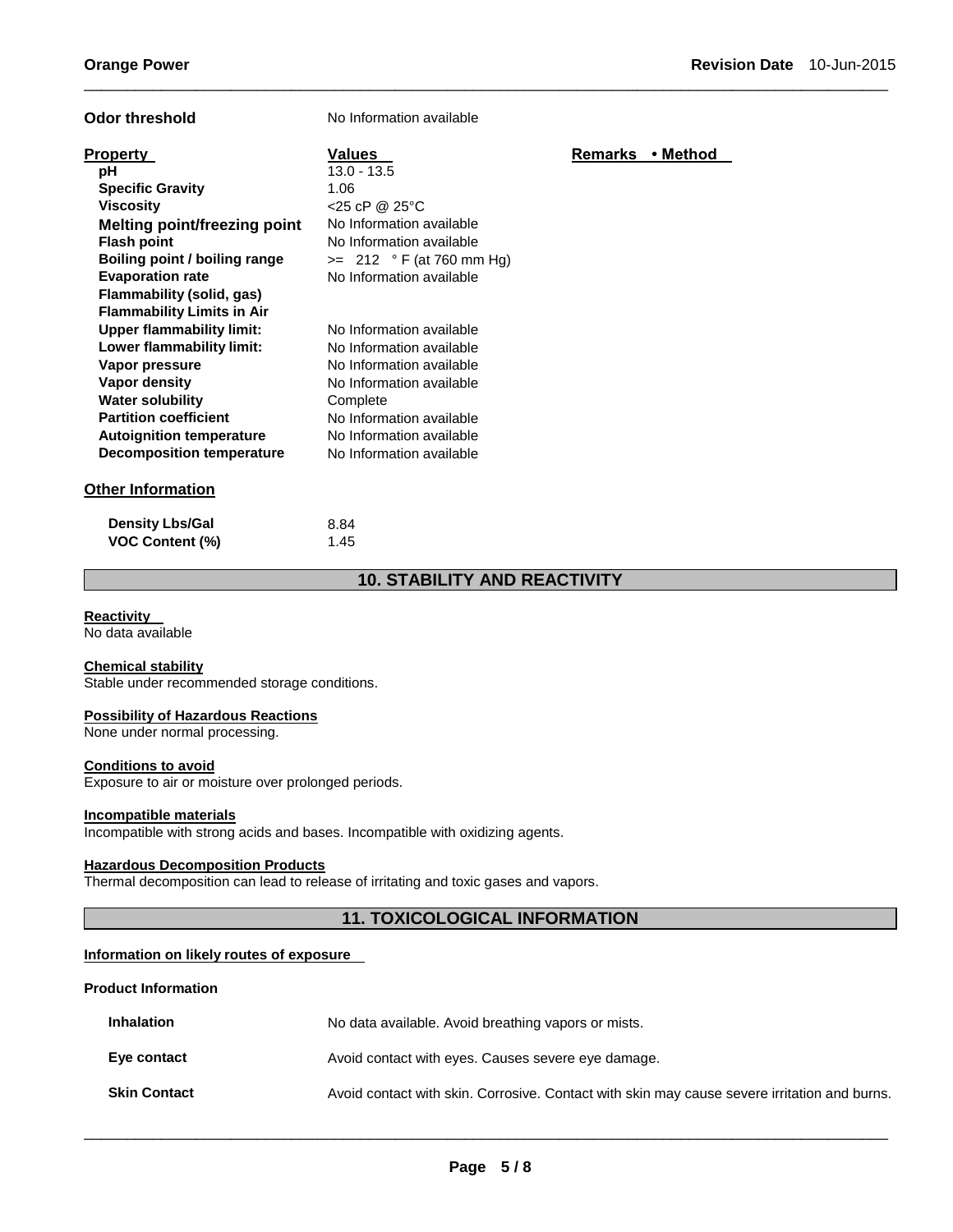**Ingestion No data available. Do not taste or swallow. Not an expected route of exposure.** 

| <b>Chemical Name</b>             | Oral LD50             | Dermal LD50          | <b>Inhalation LC50</b> |
|----------------------------------|-----------------------|----------------------|------------------------|
| Sodium Metasilicate<br>6834-92-0 | $= 600$ mg/kg (Rat)   |                      |                        |
| Orange Terpenes<br>5989-27-5     | (Rat)<br>= 4400 mg/kg | (Rabbit)<br>> 5 g/kg |                        |

\_\_\_\_\_\_\_\_\_\_\_\_\_\_\_\_\_\_\_\_\_\_\_\_\_\_\_\_\_\_\_\_\_\_\_\_\_\_\_\_\_\_\_\_\_\_\_\_\_\_\_\_\_\_\_\_\_\_\_\_\_\_\_\_\_\_\_\_\_\_\_\_\_\_\_\_\_\_\_\_\_\_\_\_\_\_\_\_\_\_\_\_\_

#### **Information on toxicological effects**

**Symptoms** No Information available.

#### **Delayed and immediate effects as well as chronic effects from short and long-term exposure**

| <b>Sensitization</b>                   | No Information available.                                                                                                                                                                                                                                                                                         |                                                                                          |  |   |  |  |  |
|----------------------------------------|-------------------------------------------------------------------------------------------------------------------------------------------------------------------------------------------------------------------------------------------------------------------------------------------------------------------|------------------------------------------------------------------------------------------|--|---|--|--|--|
| Germ cell mutagenicity                 |                                                                                                                                                                                                                                                                                                                   | No Information available.                                                                |  |   |  |  |  |
| Carcinogenicity                        |                                                                                                                                                                                                                                                                                                                   | The table below indicates whether each agency has listed any ingredient as a carcinogen. |  |   |  |  |  |
| <b>Chemical Name</b>                   | <b>ACGIH</b>                                                                                                                                                                                                                                                                                                      | <b>IARC</b><br><b>NTP</b><br><b>OSHA</b>                                                 |  |   |  |  |  |
| <b>Orange Terpenes</b>                 |                                                                                                                                                                                                                                                                                                                   | Group 3                                                                                  |  | х |  |  |  |
| 5989-27-5                              |                                                                                                                                                                                                                                                                                                                   |                                                                                          |  |   |  |  |  |
|                                        | <b>IARC (International Agency for Research on Cancer)</b>                                                                                                                                                                                                                                                         |                                                                                          |  |   |  |  |  |
| Not classifiable as a human carcinogen |                                                                                                                                                                                                                                                                                                                   |                                                                                          |  |   |  |  |  |
|                                        | OSHA (Occupational Safety and Health Administration of the US Department of Labor)                                                                                                                                                                                                                                |                                                                                          |  |   |  |  |  |
| X - Present                            |                                                                                                                                                                                                                                                                                                                   |                                                                                          |  |   |  |  |  |
| <b>Reproductive toxicity</b>           | No Information available.                                                                                                                                                                                                                                                                                         |                                                                                          |  |   |  |  |  |
| <b>STOT - single exposure</b>          |                                                                                                                                                                                                                                                                                                                   | No Information available.                                                                |  |   |  |  |  |
| <b>STOT - repeated exposure</b>        | No Information available.                                                                                                                                                                                                                                                                                         |                                                                                          |  |   |  |  |  |
| <b>Chronic toxicity</b>                | Chronic exposure to corrosive fumes/gases may cause erosion of the teeth followed by jaw<br>necrosis. Bronchial irritation with chronic cough and frequent attacks of pneumonia are<br>common. Gastrointestinal disturbances may also be seen. Avoid repeated exposure.<br>Possible risk of irreversible effects. |                                                                                          |  |   |  |  |  |
| <b>Aspiration hazard</b>               | No Information available.                                                                                                                                                                                                                                                                                         |                                                                                          |  |   |  |  |  |
|                                        | Numerical measures of toxicity - Product Information                                                                                                                                                                                                                                                              |                                                                                          |  |   |  |  |  |

**Unknown Acute Toxicity** 0.0685399% of the mixture consists of ingredient(s) of unknown toxicity

## **12. ECOLOGICAL INFORMATION**

### **Ecotoxicity**

6.21654% of the mixture consists of components(s) of unknown hazards to the aquatic environment

| <b>Chemical Name</b> | Algae/aquatic plants   | <b>Fish</b>                       | Crustacea                    |
|----------------------|------------------------|-----------------------------------|------------------------------|
| Sodium Metasilicate  |                        | 210: 96 h Brachydanio rerio mg/L  | 216: 96 h Daphnia magna mg/L |
| 6834-92-0            |                        | LC50 semi-static 210: 96 h        | EC50                         |
|                      |                        | Brachydanio rerio mg/L LC50       |                              |
| Orange Terpenes      |                        | 0.619 - 0.796: 96 h Pimephales    |                              |
| 5989-27-5            |                        | promelas mg/L LC50 flow-through   |                              |
|                      |                        | 35: 96 h Oncorhynchus mykiss mg/L |                              |
|                      |                        | LC50                              |                              |
| Tetrasodium EDTA     | 1.01: 72 h Desmodesmus | 41: 96 h Lepomis macrochirus mg/L | 610: 24 h Daphnia magna mg/L |
| 64-02-8              | subspicatus mg/L EC50  | LC50 static 59.8: 96 h Pimephales | EC50                         |
|                      |                        | promelas mg/L LC50 static         |                              |
| Sodium Sulfate       |                        | 13500 - 14500: 96 h Pimephales    |                              |
| 7757-82-6            |                        | promelas mg/L LC50 6800: 96 h     |                              |
|                      |                        | Pimephales promelas mg/L LC50     |                              |
|                      |                        | static 3040 - 4380: 96 h Lepomis  |                              |
|                      |                        | macrochirus mg/L LC50 static      |                              |
|                      |                        | 13500: 96 h Lepomis macrochirus   |                              |
|                      |                        | mg/L LC50                         |                              |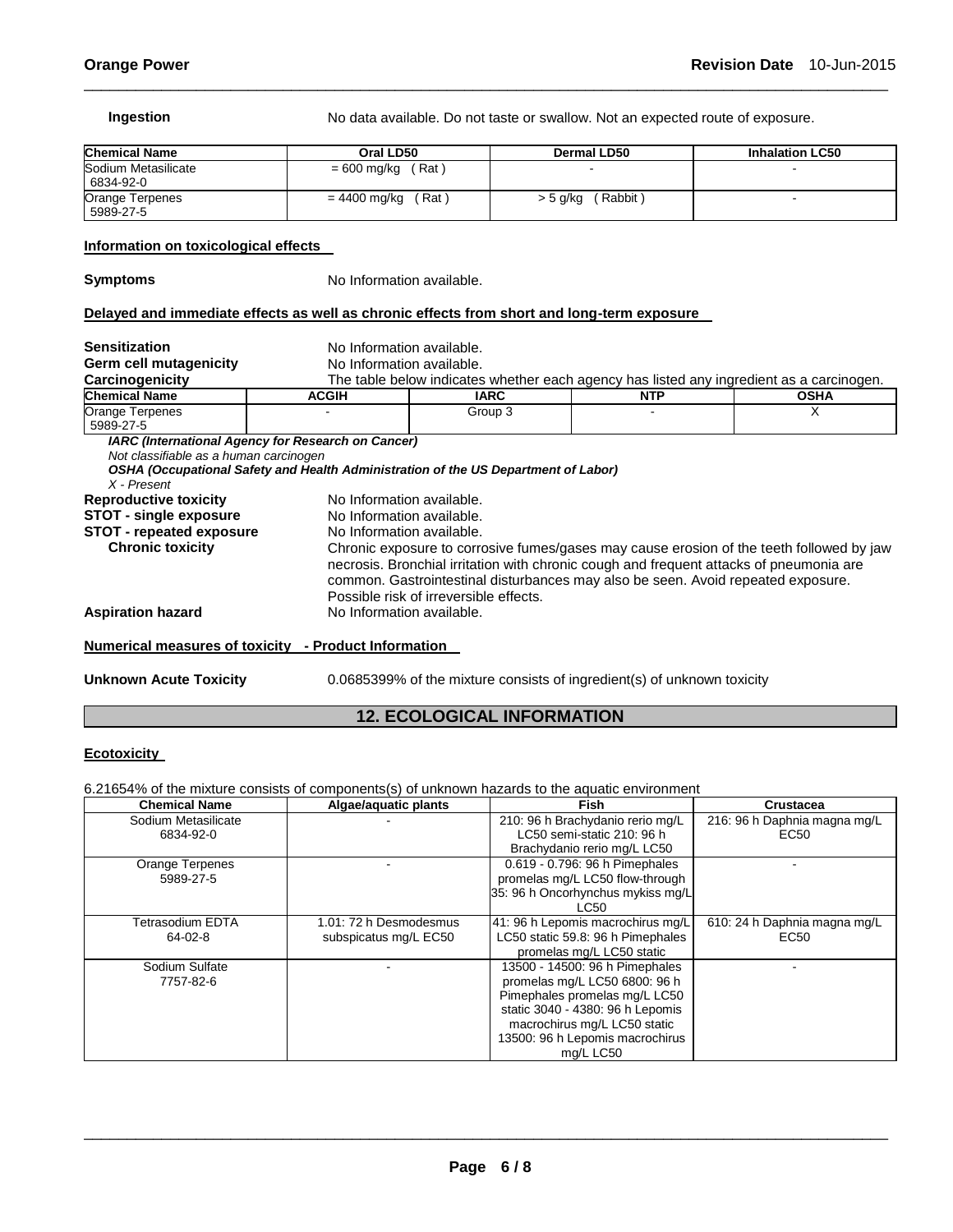| Trisodium nitrilotriacetate | 560 - 1000: 96 h Chlorella vulgaris | 93 - 170: 96 h Pimephales promelas    | 560 - 1000: 48 h Daphnia magna |
|-----------------------------|-------------------------------------|---------------------------------------|--------------------------------|
| 5064-31-3                   | mg/L EC50                           | mg/L LC50 flow-through 175 - 225:     | mg/L LC50                      |
|                             |                                     | 96 h Lepomis macrochirus mg/L         |                                |
|                             |                                     | LC50 static 252: 96 h Lepomis         |                                |
|                             |                                     | macrochirus mg/L LC50 470: 96 h       |                                |
|                             |                                     | Pimephales promelas mg/L LC50         |                                |
|                             |                                     | static 560 - 1000: 96 h Oryzias       |                                |
|                             |                                     | latipes mg/L LC50 560 - 1000: 96 h    |                                |
|                             |                                     | Oryzias latipes mg/L LC50             |                                |
|                             |                                     | semi-static 72 - 133: 96 h            |                                |
|                             |                                     | Oncorhynchus mykiss mg/L LC50         |                                |
|                             |                                     | static 560 - 1000: 96 h Poecilia      |                                |
|                             |                                     | reticulata mg/L LC50 semi-static 560  |                                |
|                             |                                     | - 1000: 96 h Poecilia reticulata mg/L |                                |
|                             |                                     | LC50 114: 96 h Pimephales             |                                |
|                             |                                     | promelas mg/L LC50                    |                                |
| Sodium Hydroxide            |                                     | 45.4: 96 h Oncorhynchus mykiss        |                                |
| 1310-73-2                   |                                     | mg/L LC50 static                      |                                |

\_\_\_\_\_\_\_\_\_\_\_\_\_\_\_\_\_\_\_\_\_\_\_\_\_\_\_\_\_\_\_\_\_\_\_\_\_\_\_\_\_\_\_\_\_\_\_\_\_\_\_\_\_\_\_\_\_\_\_\_\_\_\_\_\_\_\_\_\_\_\_\_\_\_\_\_\_\_\_\_\_\_\_\_\_\_\_\_\_\_\_\_\_

#### **Persistence and degradability**

No Information available.

#### **Bioaccumulation**

No Information available.

#### **Other adverse effects** No Information available

## **13. DISPOSAL CONSIDERATIONS**

#### **Waste treatment methods**

**Disposal of wastes** Disposal should be in accordance with applicable regional, national and local laws and regulations.

#### **Contaminated packaging by Do not reuse container.**

This product contains one or more substances that are listed with the State of California as a hazardous waste.

| <b>Chemical Name</b>            | California<br><b>Hazardous Waste Status</b> |
|---------------------------------|---------------------------------------------|
| Orange<br>Terpenes<br>5989-27-5 | Toxic                                       |

## **14. TRANSPORT INFORMATION**

The basic description below is specific to the container size. This information is provided for at a glance DOT information. Please refer to the container and/or shipping papers for the appropriate shipping description before tendering this material for shipment. For additional information, please contact the distributor listed in section 1 of this SDS.

**DOT** Please see current shipping paper for most up to date shipping information, including exemptions and special circumstances.

## **15. REGULATORY INFORMATION**

**International Inventories TSCA** Complies **DSL/NDSL** Complies

#### **Legend:**

**TSCA** - United States Toxic Substances Control Act Section 8(b) Inventory **DSL/NDSL** - Canadian Domestic Substances List/Non-Domestic Substances List

## **US Federal Regulations**